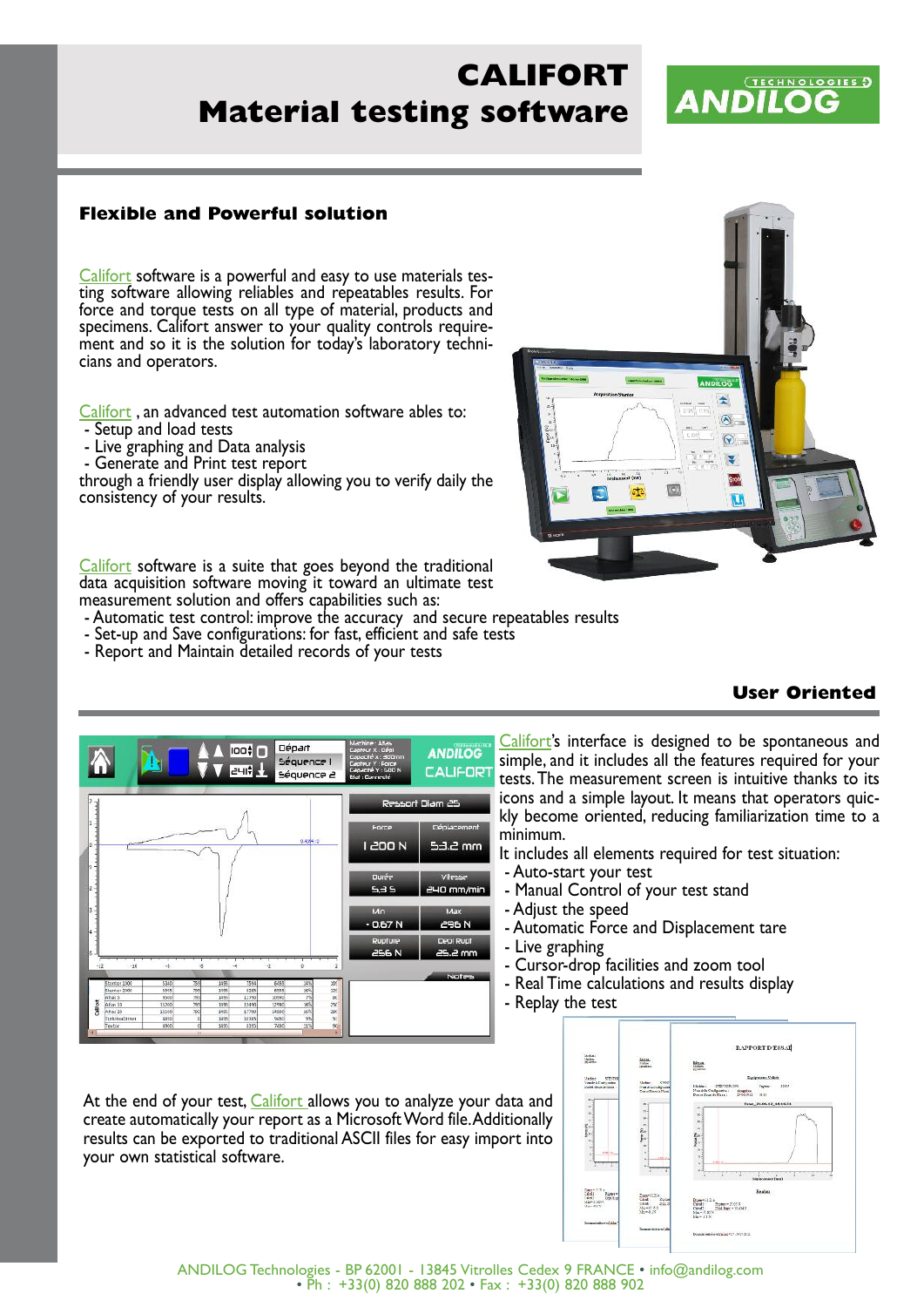# **CALIFORT Material testing software**

## **Master Test Programs**

**ANDILOG** 

**TECHNOLOGIES 3** 

The software *Califort* has, as one of its main feature the power to use operation sequences to develop conventional test methods.The software follows a very simple operation sequence in which the user selects through windows basic parameters and so writes his test.The test is the description of a sequence of actions to be performed by your test system in order to achieve a determined result.

Up to 10 individual sequences can be setup for each test configuration, and each ones as its own stop condition and calculation (peak, min, average). Califort also calculates the peak, minimum, break and average throughout the all duration of the test.

You setup each sequence of your test separately; the setup includes: stop condition, speed, direction, and calculations. You can choose to stop the sequence at force detection, break, displacement detection or a time value. Each configuration can be saved, stored, reloaded and modified easily through the same interface; allowing you to create as many programs as you have test specimens.





# **Applications Examples**



Break on plastic film:Automatic stop or return based on calculation and break detection.Elongation calculation and preload on sample are available.

Friction applications: Automatic calculation of first peak (Coefficient of static friction) and average load on defined time interval (coefficient of dynamic friction)

Spring Tests: Measure load at specified positions or at contrariwise measure the displacement at a specified load value, with automatic tare of the deflection.Automatic preload of the springs is available.

Peel applications: Peak and average load calculations on seal cover, in order to identify welding failure.



ANDILOG Technologies - BP <sup>62001</sup> - <sup>13845</sup> Vitrolles Cedex <sup>9</sup> FRANCE • info@andilog.com • Ph : +33(0) <sup>820</sup> <sup>888</sup> <sup>202</sup> • Fax : +33(0) <sup>820</sup> <sup>888</sup> <sup>902</sup>